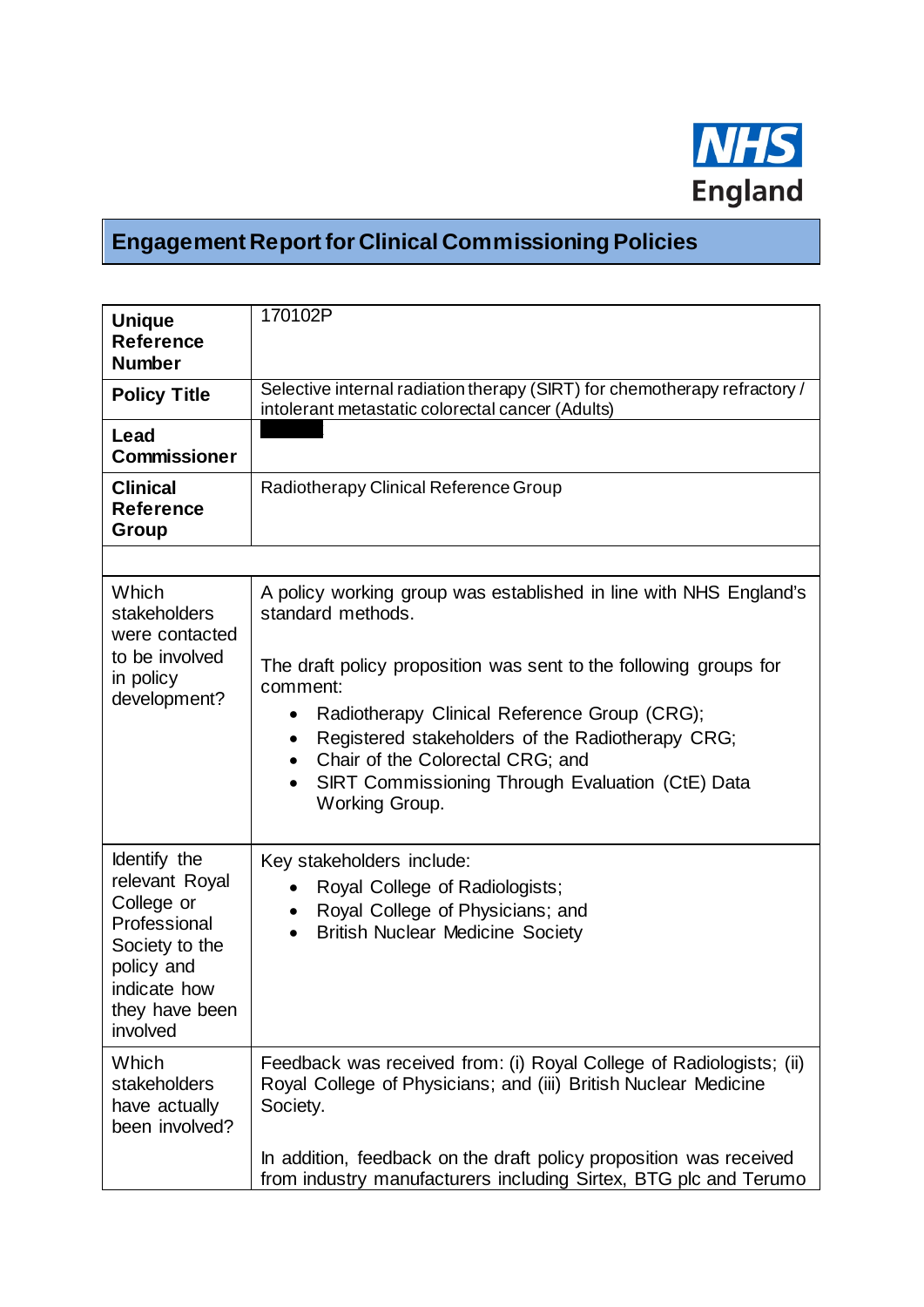|                                                                                                                                                                                                  | Europe.                                                                                                                                                                                                                          |
|--------------------------------------------------------------------------------------------------------------------------------------------------------------------------------------------------|----------------------------------------------------------------------------------------------------------------------------------------------------------------------------------------------------------------------------------|
| Explain reason<br>if there is any<br>difference from<br>previous<br>question                                                                                                                     | Industry has played an important role in the evaluation of the CtE<br>programme and the evidence reviews included manufacturer<br>specific evaluation. Therefore it is considered important to receive<br>early feedback.        |
| Identify any<br>particular<br>stakeholder<br>organisations<br>that may be key<br>to the policy<br>development<br>that you have<br>approached<br>that have yet to<br>be engaged.<br>Indicate why? | None identified.                                                                                                                                                                                                                 |
| How have<br>stakeholders<br>been involved?<br>What<br>engagement<br>methods have<br>been used?                                                                                                   | The draft policy proposition was distributed to stakeholders via<br>email for a period of two weeks of stakeholder testing, in<br>preparation for public consultation.                                                           |
|                                                                                                                                                                                                  | Stakeholders were asked to submit their responses via email,<br>using a standard response and in line with NHS England's<br>standard processes for developing clinical commissioning policies.                                   |
|                                                                                                                                                                                                  | Stakeholder testing asked the following questions:                                                                                                                                                                               |
|                                                                                                                                                                                                  | It is proposed that highly specialised products will go for<br>period of public consultation. Please select the consultation<br>level that you consider to be most appropriate. (6 weeks or<br>up to 12 weeks)                   |
|                                                                                                                                                                                                  | Do you have any further comments on the proposed<br>changes to the document?                                                                                                                                                     |
|                                                                                                                                                                                                  | If Yes, please describe below, in no more than 500 words,<br>any further comments on the proposed changes to the<br>document as part of this initial 'sense check'.<br>Please declare any conflict of interests relating to this |
|                                                                                                                                                                                                  | document or service area.                                                                                                                                                                                                        |
| What has<br>happened or                                                                                                                                                                          | No other changes have been made to the policy proposition.                                                                                                                                                                       |
| changed as a                                                                                                                                                                                     | However, the following feedback was received from stakeholders:                                                                                                                                                                  |
| result of their<br>input?                                                                                                                                                                        | a) Stakeholders suggested that the proposed clinical criteria                                                                                                                                                                    |
|                                                                                                                                                                                                  | for commissioning should be extended from 5 or fewer<br>hepatic lesions to 10 or fewer hepatic lesions. The PWG<br>considered the clinical criteria as part of development of the                                                |
|                                                                                                                                                                                                  | policy development process and this was based on                                                                                                                                                                                 |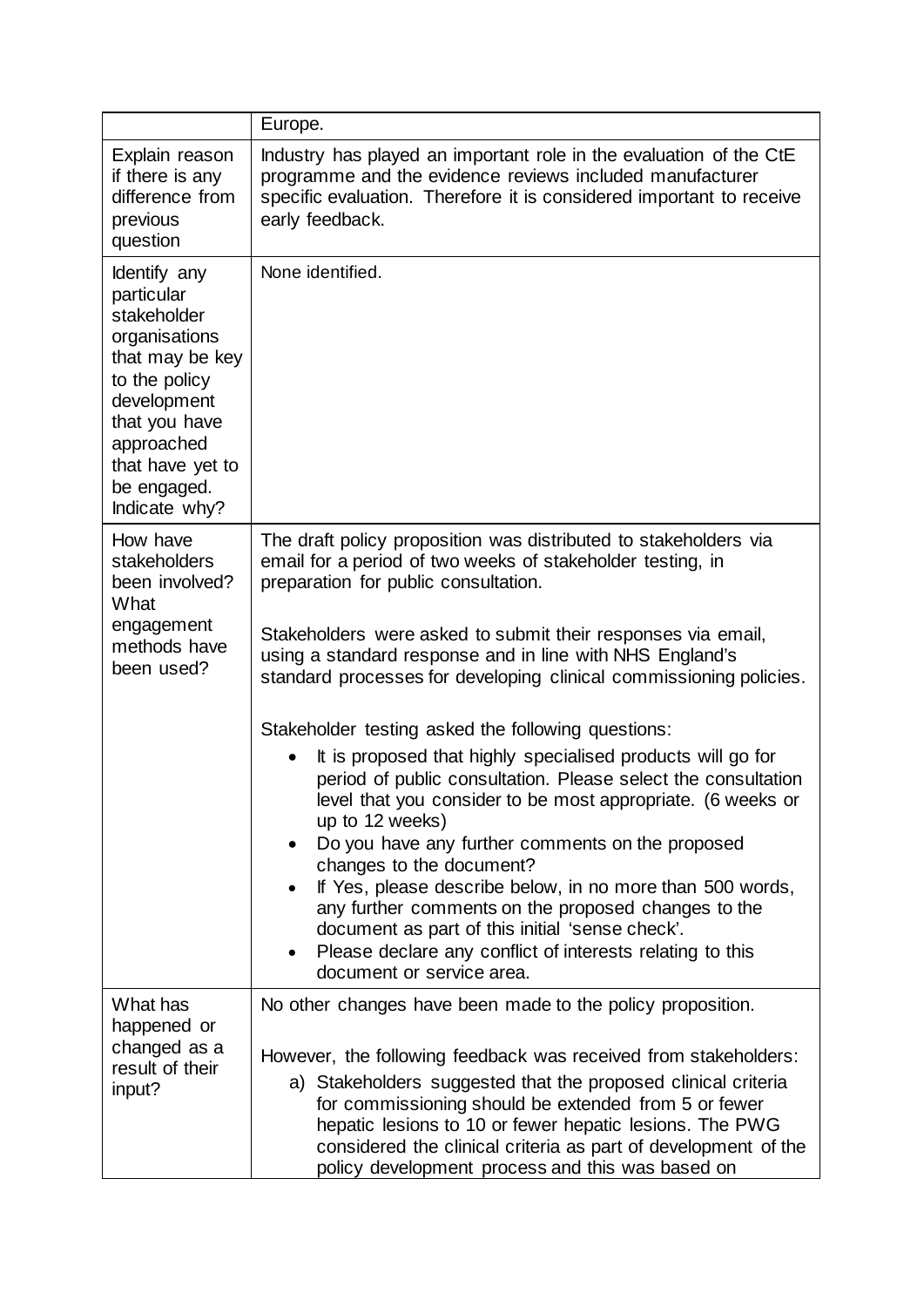|                                                                                                   | evidence on benefits in overall survival as per the evidence<br>review and the CtE. No additional evidence was submitted<br>by stakeholders that met the PICO and therefore the policy<br>proposition is unchanged.                                                                                                                                                                                                                                                                                                                                                                                                                                                                                                                   |
|---------------------------------------------------------------------------------------------------|---------------------------------------------------------------------------------------------------------------------------------------------------------------------------------------------------------------------------------------------------------------------------------------------------------------------------------------------------------------------------------------------------------------------------------------------------------------------------------------------------------------------------------------------------------------------------------------------------------------------------------------------------------------------------------------------------------------------------------------|
|                                                                                                   | b) One stakeholder queried why glass microspheres had been<br>excluded from the policy proposition as both had been part<br>of the CtE programme. Although both resin and glass<br>microspheres had been part of the CtE programme, the<br>evidence review had considered both resin and glass<br>microspheres separately. This supported evidence for the<br>use of resin microspheres but not glass microspheres<br>hence the decision was made to exclude glass<br>microspheres from the initial policy proposition.                                                                                                                                                                                                               |
|                                                                                                   | c) One stakeholder suggested the use of holmium-166<br>microspheres in SIRT be included in the policy proposition.<br>The policy proposition has been developed based on both<br>the findings of two separate Evidence Reviews (yttrium-90)<br>and holmium-166), together with the findings from the CtE<br>programme. Holmium-166 microspheres have not been<br>included within the policy recommendation because there<br>was insufficient evidence of effectiveness found within the<br>Evidence Review. It is important to note that holmium-166<br>was not offered within the CtE programme and so no<br>evidence was identified through that process either. As a<br>result, no change has been made to the policy proposition. |
|                                                                                                   | d) Stakeholders raised issues with the tariff payments for<br>SIRT. The policy proposition is based on clinical evidence<br>and does not take account of pricing concerns. However, a<br>completed impact assessment will be made available as<br>part of public consultation. As a result, no change has been<br>made to the policy proposition.                                                                                                                                                                                                                                                                                                                                                                                     |
|                                                                                                   | e) Stakeholders suggested that folinic acid given with<br>fluorouracil and irinotecan (FOLFIRI) should be considered<br>as a first-line chemotherapy option for patients with<br>unresectable metastatic colorectal cancer. This is outside<br>the scope of this policy proposition and therefore no<br>changes have been made to the clinical pathway described<br>in the policy proposition as a result of this feedback.                                                                                                                                                                                                                                                                                                           |
| How are<br>stakeholders<br>being kept<br>informed of<br>progress with<br>policy<br>development as | All stakeholders will be notified when the draft policy proposition<br>goes out to public consultation.                                                                                                                                                                                                                                                                                                                                                                                                                                                                                                                                                                                                                               |